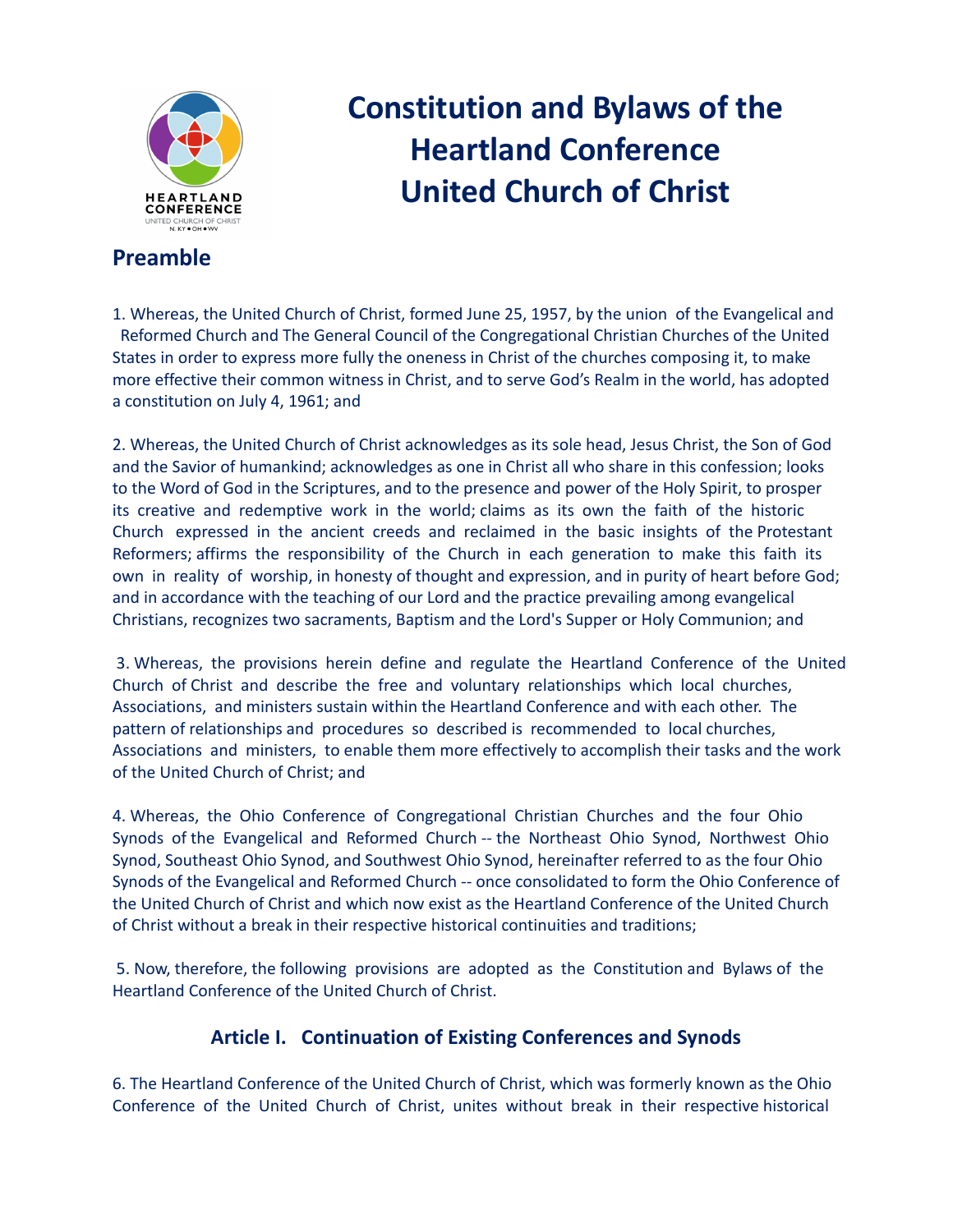continuities and traditions, and consolidates the ecclesiastical and legal identities of the Ohio Conference of Congregational Christian Churches and the four Ohio Synods of the Evangelical and Reformed Church, to conduct their work and to have all of their powers, duties, and obligations.

#### **Article II. Name**

7. The name of this Conference shall be the Heartland Conference of the United Church of Christ, hereinafter referred to as the Heartland Conference.

#### **Article III. Purpose**

8. The purpose of the Heartland Conference shall be to strengthen the domestic and global life of the local churches and Associations within its boundaries, to witness in their behalf, and to relate them to the life and work of the United Church of Christ, its Covenanted Ministries, Affiliated and Associated Ministries, and its partner churches and other associates throughout the world.

9. The Heartland Conference may in its corporate name acquire by purchase, devise, bequest or otherwise and own, hold, invest, reinvest or dispose of property both real and personal for such religious, educational, philanthropic and other related work as the Heartland Conference may undertake and purchase, own, receive, hold, manage, care for, and transfer, rent, lease, mortgage or otherwise encumber, sell, assign, transfer and convey such property for the general purposes of the Heartland Conference, receive and hold in trust both real and personal property for churches, boards, institutions and instrumentalities of the United Church of Christ and invest or reinvest the same, and make any contracts for promoting the objects and purposes of the Heartland Conference as stated in this Article III. Any right or interest in respect to past or future devise, bequest, conditional gift, trust or property, or fund restricted to particular uses, when vested in or claimed by such consolidated corporation as a result of the consolidation, shall belong to it as a continuation without interruption of the existence and identity of the constituent organization originally named as takers or beneficiaries.

10. In general, the Heartland Conference may exercise any and every power which a nonprofit corporation organized under Chapter 1702 of the Nonprofit Corporation Law of the State of Ohio, as the same may be amended, can be authorized to exercise.

11. The Heartland Conference shall maintain relations with other Christian communions and ecumenical bodies within its boundaries to the end that mutual affirmation, understanding and cooperation may be advanced.

12. The Heartland Conference may exercise the functions of an Association of the United Church of Christ as described in the Constitution and Bylaws of the United Church of Christ as adopted July 4, 1961 and as subsequently amended, when such functions are delegated to it by an Association or where no such Association exists.

13. The Heartland Conference shall seek to interpret and advance the work of the General Synod in its own operation and in and through its local churches, Associations, and common missions by all possible means consistent with the spirit of Christ.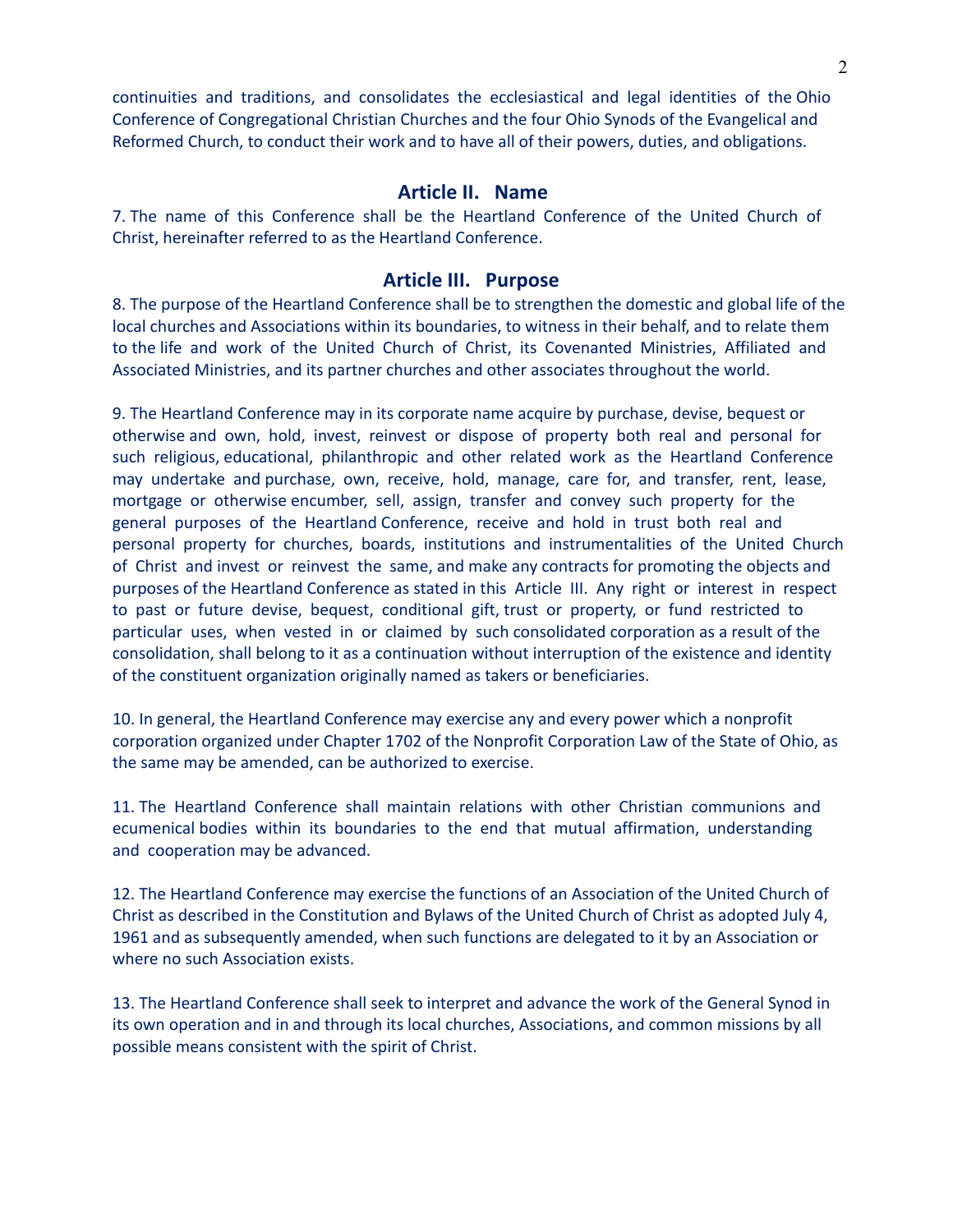#### **Article IV. Membership**

14. The geographical area of the Heartland Conference shall be that area which the Ohio Conference of Congregational Christian Churches and the four Ohio Synods of the Evangelical and Reformed Church were serving at the time the formation of the Ohio Conference became effective, or that area as it may be modified with the approval of the General Synod of the United Church of Christ.

15. The Heartland Conference is composed of all local churches holding standing in an Association of the Heartland Conference, and all ministers holding standing in an Association of the Heartland Conference.

16. The control of the Heartland Conference shall reside in its voting members and may be exercised directly at any Annual Gathering or other special meeting of the Heartland Conference or in the interim through and by the Heartland Conference Board of Directors.

## **Article V. Officers and Board of Directors**

17. Officers of the Heartland Conference shall be the Conference Minister, the Moderator, the Vice Moderator, the Secretary and the Treasurer. The Conference Minister shall serve as the chief executive officer of the Heartland Conference. In the event of the absence or disability of the Conference Minister, the Moderator, or any other officer of the Heartland Conference, the Board of Directors shall designate another person to fulfill the duties of the office until that officer has returned or until the next Annual Gathering or special meeting of the Heartland Conference. The Conference Minister, Moderator, Vice Moderator, Secretary, and Treasurer shall have the powers and duties which usually pertain to such offices. Without in any way limiting their other and general powers, the Moderator and the Secretary are authorized to sign all deeds, mortgages, contracts, and such other written instruments as shall become necessary or appropriate in protecting and carrying on the business and property interests of the Heartland Conference.

18. The business and affairs of the Heartland Conference shall be managed when the Heartland Conference is not in session by the Board of Directors which shall have such powers and duties as are usual and customary to a Board of Directors or a Board of Trustees under the Nonprofit Corporation Law of the State of Ohio and as provided herein, and in the Constitution and Bylaws of the Heartland Conference. Except as otherwise provided in this article, all Directors shall have voice and vote. The Board of Directors shall be constituted as follows:

#### A. Board of Directors**:** Up to twenty-two members

- 1) Ten Association representatives**,** two nominated and elected by the Conference from each Association, except in the case of the Living Water Association ONE, which shall have four representatives. At least one representative from each Association shall be a member of that Association Council/Official Board. Election or appointment shall be for two years with staggered terms;
- 2) The four elected officers of the Conference Moderator, Vice Moderator, Secretary, Treasurer — and the immediate Past Moderator shall be members of the Board of Directors. Their terms shall begin at the conclusion of the Heartland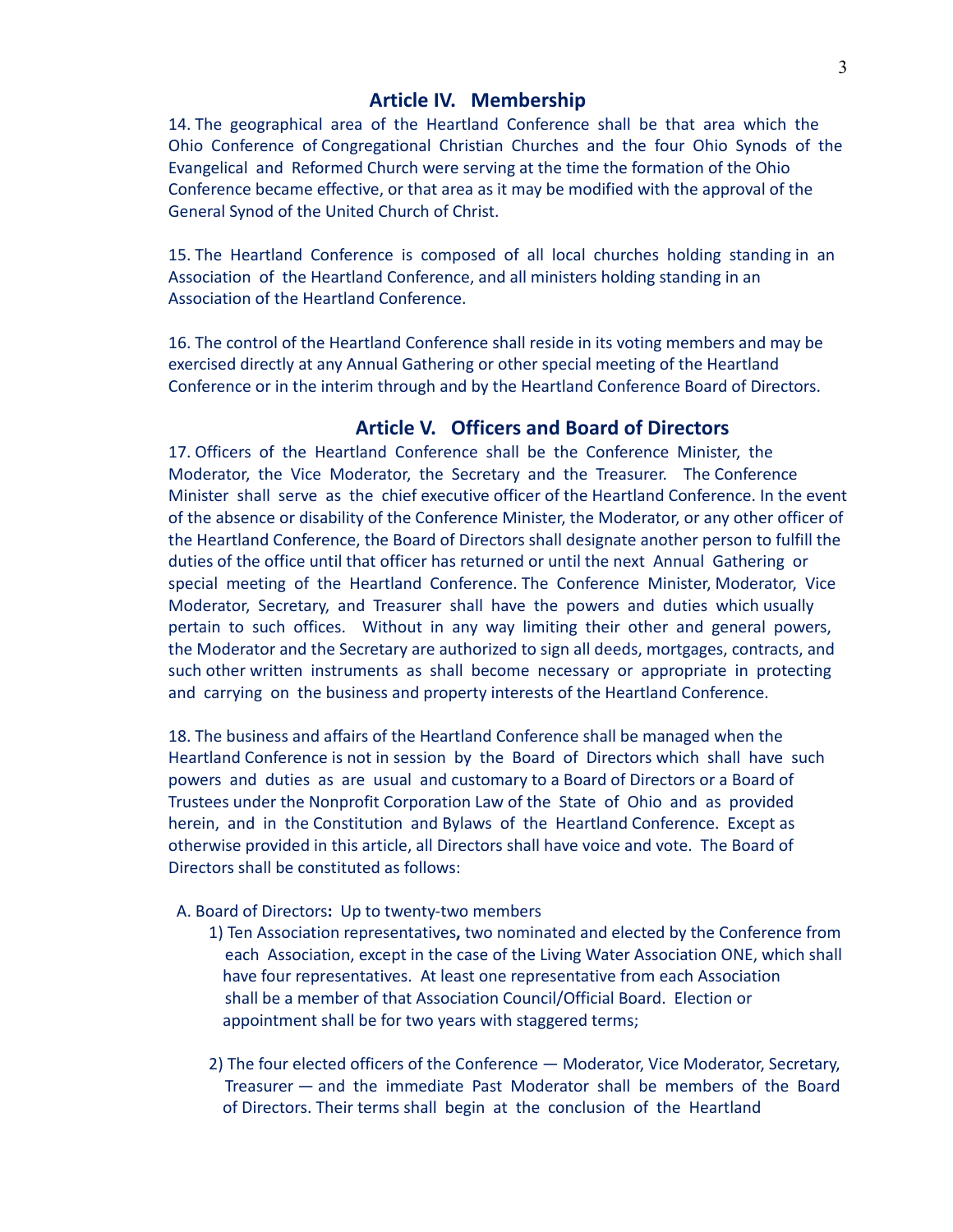Conference Annual Gathering following their election, and shall end at the conclusion of the Heartland Conference Annual Gathering following the election of their successors.

- 3) The Conference Minister of the Heartland Conference shall be a member of the Board of Directors with voice but not vote.
- 4) One Association Minister from each Association or the Association Minister's representative shall be members of the Board of Directors with voice but not vote.
- 5) One representative, elected by the Ohio Region, Christian Church (Disciples of Christ), with voice and vote.
- B. The Heartland Conference officers shall be the officers of the Board of Directors.

19. The Conference Minister shall be elected by the Heartland Conference delegates at an Annual Gathering or special meeting. The Board of Directors shall appoint a Search Committee to secure a candidate for this office. The candidate shall be an ordained minister in good standing in an Association of the United Church of Christ. The name of one candidate shall be submitted to the Heartland Conference delegates who shall consider only one candidate at a time and shall vote by ballot for or against his/her election and the terms of his/her call. If the candidate is elected, the Heartland Conference shall tender a call. The call shall be for an indefinite term, and is subject to periodic review and termination in accordance with the provisions of the call.

20. The Moderator, Vice Moderator, Secretary, Treasurer, and delegates to the General Synod shall be elected by the Heartland Conference at an Annual Gathering. Candidates for these positions shall be members in good standing in a local church in the Heartland Conference. In case of a vacancy, an election to fill the unexpired term shall be held at the next ensuing Annual Gathering or special meeting. The term of office and the method of nominating such officers and delegates shall be specified in the Constitution and Bylaws.

21. The Board of Directors of the Heartland Conference shall be empowered to fill all vacancies which occur on the Board of Directors, the standing committees, or on the Division for Outdoor Ministries, or among the elected officers, until a successor is elected at the next Annual Gathering or special meeting.

22. The Moderator or Vice Moderator shall preside at meetings of the Heartland Conference and meetings of the Board of Directors.

23. The Moderator and the Vice Moderator shall be elected for a two year term, and shall not be eligible to succeed themselves. If the Moderator is an ordained minister, the Vice Moderator shall be a lay person. If the Moderator is a lay person, the Vice Moderator shall be an ordained minister. The Secretary and Treasurer shall be elected for three year terms. The term of an office shall begin at the conclusion of the annual gathering at which the election is held. The Conference Minister and Treasurer shall furnish a corporate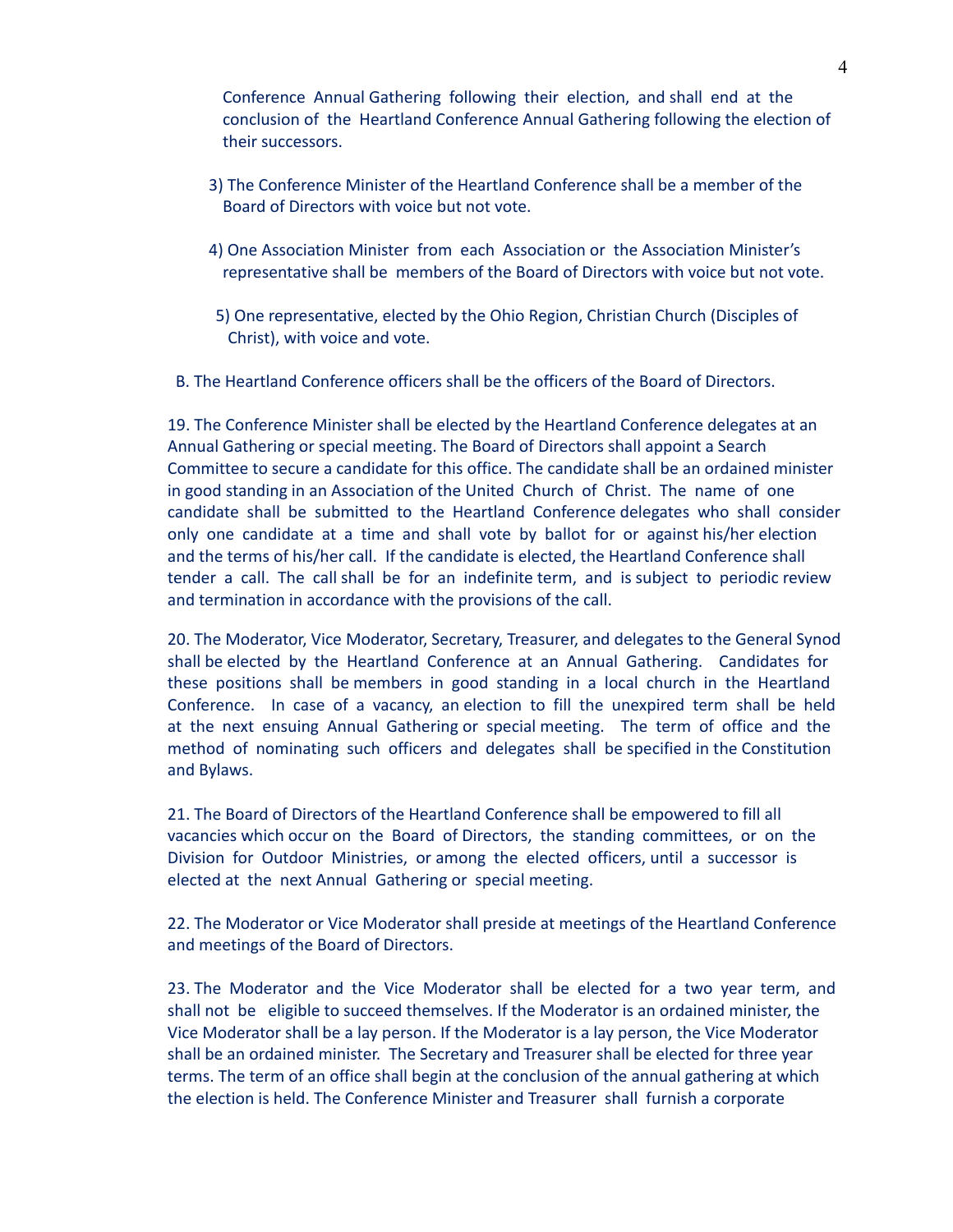security bond as required by the Board of Directors, the premium thereon to be paid by the Heartland Conference.

24. Except for the Secretary, the Treasurer, and the non-voting members, a director having served two full terms shall not be eligible for re-election for one year after the completion of his/her term of office.

25. The Board of Directors shall hold at least two meetings during each year. Special meetings may be called by the Moderator, or Vice Moderator acting on behalf of the Moderator, or upon petition of one-third of the members of the Board of Directors or request of two Associations. 50% plus 1 voting members of the Board shall constitute a quorum.

26. The Board of Directors may hold meetings by teleconference or other electronic device following due notice to all members. A roll call must be taken to determine those in attendance and that a quorum is present. Usual procedures for a Board meeting must be followed.

27. An executive session shall be held at each meeting of the Board of Directors. At these executive sessions non-voting members shall not be present except by invitation.

#### **Article VI. Annual Gathering and Special Meetings**

28. The Heartland Conference shall hold one regular Annual Gathering at a time and place determined by the Board of Directors. Special meetings may be called by the Board of Directors or on written request of three Associations of the Heartland Conference. Written notice of any meeting of the Heartland Conference shall be transmitted to the Associations, local churches, and ministers by the Heartland Conference Secretary at least 45 days before the meeting.

A quorum at any meeting of the Heartland Conference shall consist of voting members from not less than ten percent of the local churches, including at least one (1) voting delegate from each Association.

29. The voting membership of the Heartland Conference shall be:

- A. Ordained ministers holding standing in its Associations
- B. Commissioned ministers holding standing in its Associations
- C. Licensed ministers who have been granted vote by holding standing in their Associations
- D. Association at-large youth delegates, 24 years and under, five elected by each Association
- E. Officers and Directors of the Heartland Conference
- F. Chairpersons of all Heartland Conference elected or appointed standing committees, and the Division for Outdoor Ministries**.**
- G. Lay delegates elected by and representing the local churches holding standing in its Associations
- H. Past Moderators of the Heartland Conference with membership in a local church that holds standing in an Association of the Heartland Conference.
- I. Covenanted Ministry and Executive Council Board members who serve on Heartland Conference Board of Directors

30. Each local church having standing in an Association is represented in Heartland Conference meetings by one lay delegate chosen in such manner as such local church may decide, except that a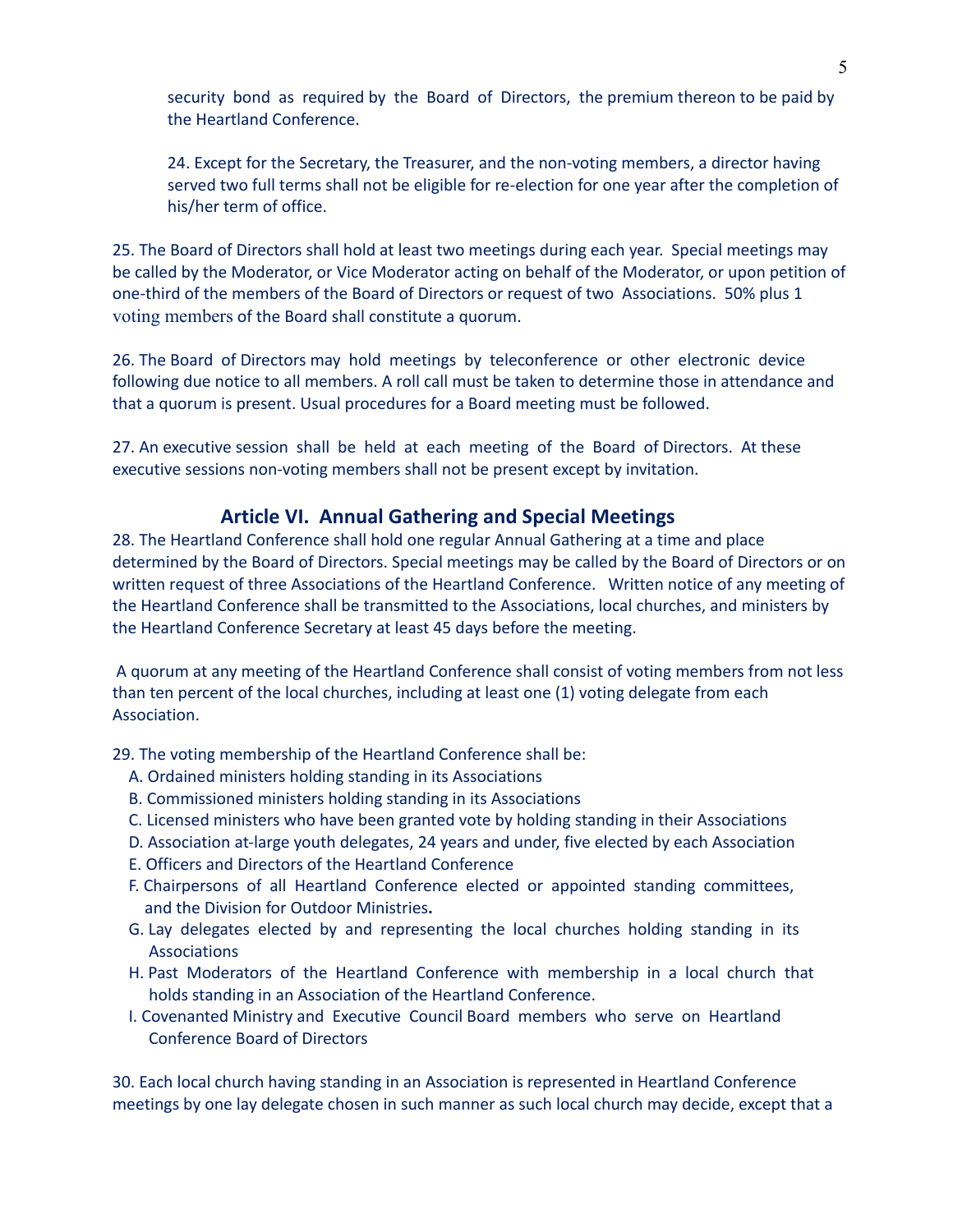local church with a reported membership of more than 600 may send two lay delegates. However, any member in good standing in a local church of an Association of the Heartland Conference shall have the privilege of the floor in all meetings of the Heartland Conference.

#### **Article VII. Committees**

31. The Heartland Conference shall establish standing committees as designated in the Constitution and Bylaws. Additional committees may be appointed as deemed necessary by the Moderator or the Board of Directors.

32. There shall be six standing committees of the Board of Directors: Executive Committee Finance and Investment Committee Personnel and Affirmative Action Monitoring Committee Racial/Ethnic Empowerment Committee Church Development Committee Benevolent Institutions/Agencies Committee

 In addition, there shall be such other committees either permanent or temporary as the Board of Directors may, from time to time, deem necessary. The Moderator shall appoint chairperson/ members of each standing committee, except as otherwise provided for within the Constitution and Bylaws.

All standing committee members shall be approved annually by the Board of Directors.

#### A. Executive Committee

- 1) Is chaired by the Moderator
- 2) Acts for the Board of Directors between meetings of the Board by exercising those powers delegated to it.
- 3) Augments, if necessary, the membership of the standing committees by appointing persons with special qualifications who are not members of the Board of Directors.
- 4) Membership: Six Members The Officers of the Conference
	- The Immediate Past Moderator
	- The Conference Minister
- B. Finance and Investment Committee
	- 1) Develops a yearly budget for the Conference in consultation with Finance and Budget chairs or treasurers of each Association for presentation to the Board of Directors and approval by the Annual Gathering of the Conference.
	- 2) Maintains a consultative and evaluative role with all standing committees, Division for Outdoor Ministries, other committees, and with all other organizations receiving allocations from the Heartland Conference.
	- 3) Provides hearings for any groups having budgetary requests.
	- 4) Recommends the budgets for each fiscal year and any revisions thereof to the Board of Directors.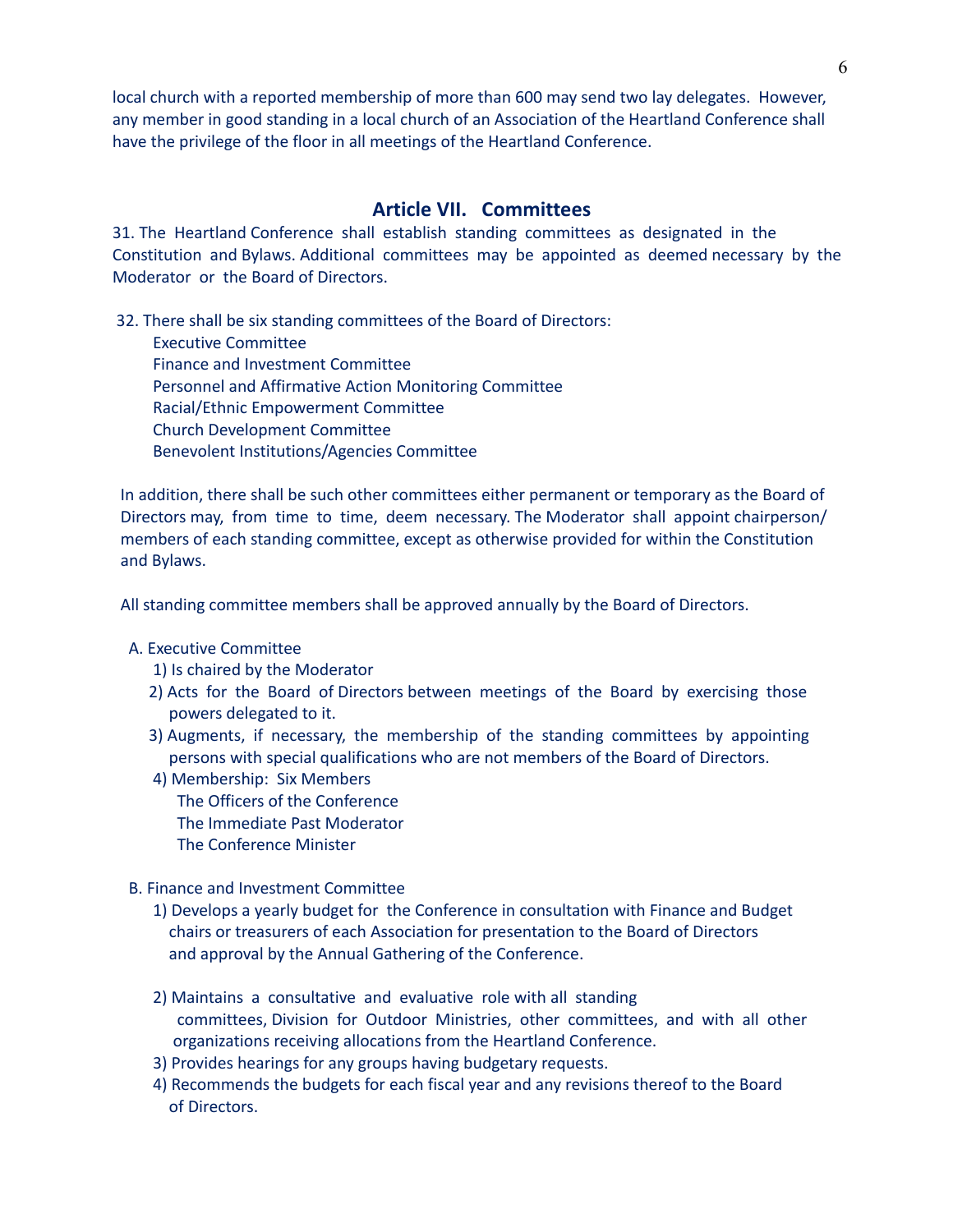- 5) Recommends to the Board of Directors the overall investment policy to be followed with respect to the endowment funds and other holdings specified by the Board of Directors and owned by the Conference.
- 6) Recommends to the Board of Directors the engagement of whatever professional assistance the committee desires to aid it in the management of the funds and other holdings, and recommends contracts and agreements for investment advisors or fund managers.
- 7) Provides the Board of Directors with an annual audit report.
- 8) Membership: Ten Members

One member of the Board of Directors

 Each Association's Finance and Budget Committee chairperson or Treasurer One member of the Division for Outdoor Ministries

The Conference Treasurer

 The Conference Minister, the Business Manager, and the Director of Outdoor Ministry and/or the Director of Faith Formation are ex-officio members, with voice but not vote

- C. Personnel and Affirmative Action Monitoring Committee
	- 1) Develops and reviews job descriptions for professional personnel of the Conference.
	- 2) Monitors the continuing education program for professional staff and support staff.
	- 3) Provides for regular consultation, review and evaluation with staff members.
	- 4) Works with the Conference Minister, as requested, in the employment and supervision of staff.
	- 5) Consults regularly with the Association Personnel Committees
	- 6) Monitors the progress of the Affirmative Action Plan of the Heartland Conference.
	- 7) Membership: Nine Members

One member of the Board of Directors, who shall be chairperson

 The Personnel Committee chairperson from each Association or that person's designee from the Personnel Committee of that Association, who shall serve for that term

One member of the Division for Outdoor Ministries

 The Chairperson or designee from the Racial/Ethnic Empowerment Committee The Conference Minister shall serve ex-officio voice without vote

- D. Racial/Ethnic Empowerment Committee
	- 1) Develops criteria for funding programs that address concerns for persons of color
	- 2) Receives requests for funding and makes recommendations for grants to the Board of **Directors**
	- 3) Resources the Racial/Ethnic concerns in each Association
	- 4) Encourages paraprofessional training and/or career development of lay persons of color
	- 5) Encourages diversity and/or anti-racism training for all churches
	- 6) Membership: Seven Members

One member of Board of Directors, who shall be chairperson

 One representative from each of the five Associations, with consideration that 50% of the committee membership be persons of color

The Conference Minster or designee shall serve ex-officio**,** voice without vote**,** on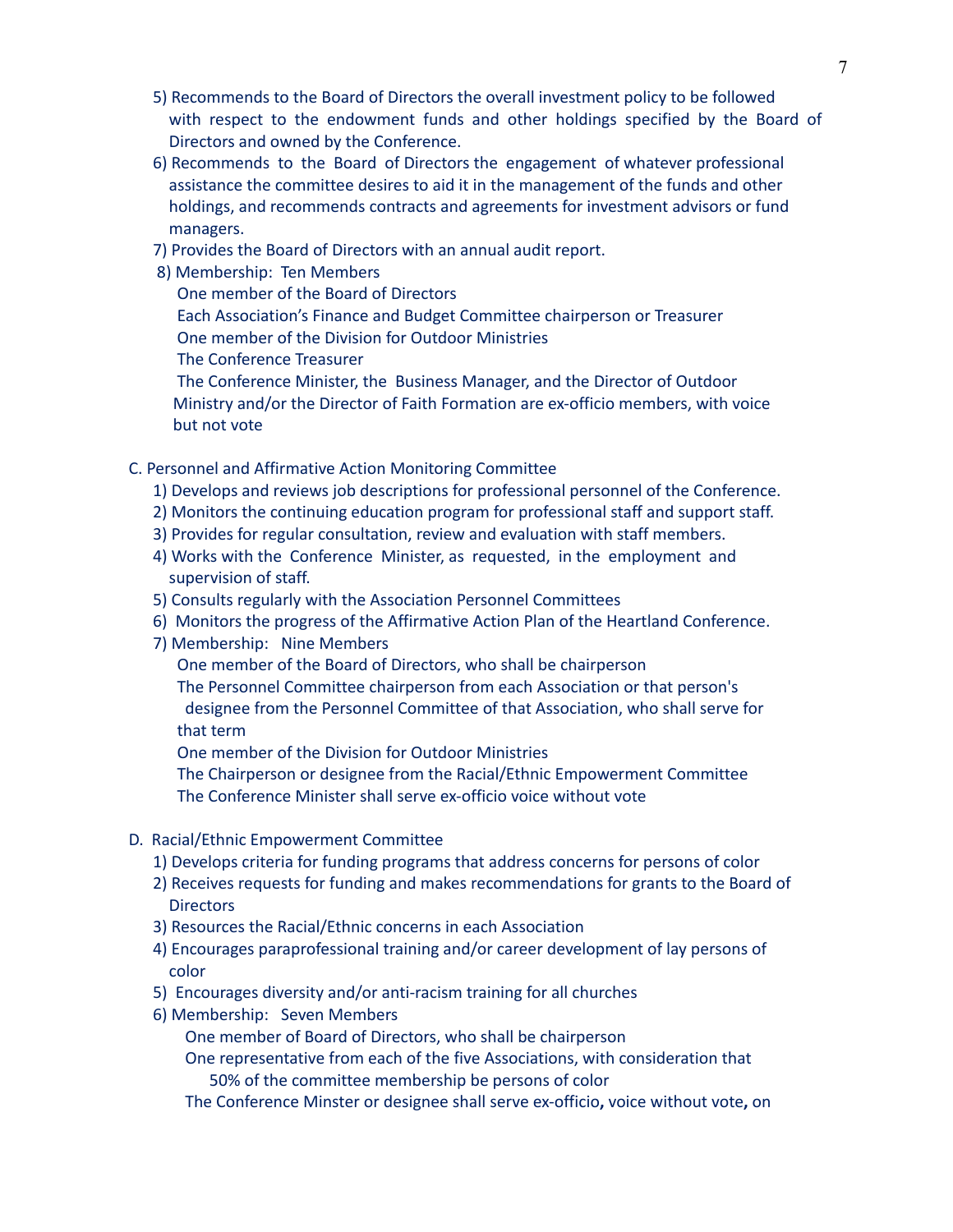#### the committee

- E. Church Development Committee
	- 1) Plans and coordinates church development projects throughout the Conference and assists the Church Development Committee in each Association
		- a. To initiate new church starts
		- b. To provide data and strategy for church renewal
		- c. To provide support for churches in transition
	- 2) Recommends funding grants of projects to the Board of Directors.
	- 3) Membership: Seven Members

 One member of the Board of Directors, who shall be chairperson One representative from the Church Development Committee of each Association The Conference Minister, or designee, shall serve ex**-** officio**,** with voice but not vote.

- F. Benevolent Institutions/Agencies Committee
	- 1) Works with and coordinates the relationships among the benevolent institutions/agencies recognized by the Heartland Conference**,** which include the Health and Human Service Agencies related to the Heartland Conference, United Church of Christ colleges within the Heartland Conference, and CUE Seminaries.
	- 2) Develops criteria and/or receives requests for funding and makes recommendations for grants to the Board of Directors
	- 3) Membership: Varies

One member of the Board of Directors who shall be chairperson

 One representative from each of the benevolent institutions/agencies recognized by the Heartland Conference, including the Health and Human Service Agencies related to the Heartland Conference, United Church of Christ colleges within the Heartland Conference, and CUE Seminaries.

 The Conference Minister or designee shall serve as an ex-officio member with voice but without vote.

33. The Board of Directors may appoint committees, panels, and task forces for specific work on behalf of our common mission of Heartland Conference.

## **Article VIII. Associations**

34. The Heartland Conference recognizes that five Associations were created at or about the time of formation of the Ohio Conference and within the geographic boundaries of the Heartland Conference by consolidation of the twelve Associations of Congregational Christian Churches in conjunction with the Evangelical and Reformed Church within such boundaries. The terms "Association" or "an Association of the Heartland Conference" as used in this Constitution and Bylaws of the Heartland Conference, shall mean one of the five Associations referred to in the preceding sentence, or in the event of reorganization, an Association currently authorized by the Heartland Conference as an Association.

35. Changes in Association boundaries shall be made by negotiations between the Associations affected, in consultation with churches involved, and upon approval of the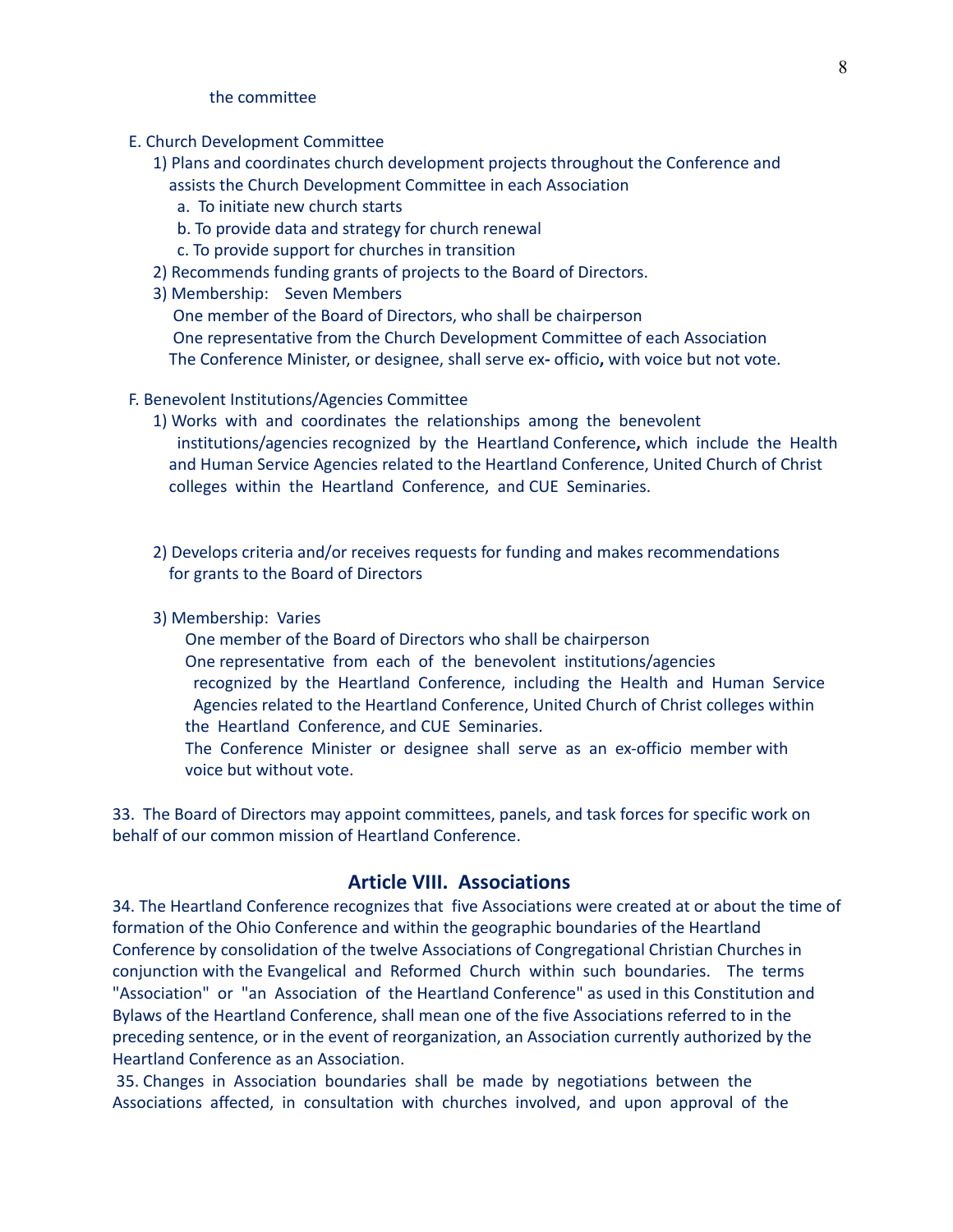Heartland Conference. As many functions as deemed desirable and cost efficient may be shared among Associations.

## **Article IX. Local Churches**

36. The local churches of the United Church of Christ have, in covenant through their Associations and the Heartland Conference, a God given responsibility for the United Church of Christ, its labors and its extension, even as that Church has, in covenant, a God given responsibility for the well-being, needs and aspirations of its local churches. In mutual Christian concern and in dedication to Jesus Christ, the Head of the Church, the one and the many share in Christian experience and responsibility for the common good.

37. The basic unit of the life and organization of the United Church of Christ is the local church. The autonomy of the local church is inherent and modifiable only by its own action. Nothing in this Constitution and Bylaws of the Heartland Conference shall destroy or limit the right of each local church to continue to operate in the way customary to it; nor shall be construed as giving to the Heartland Conference now or at any future time, the power to abridge or impair the autonomy of any local church in the management of its own affairs, including the right to retain or adopt its own methods of organization, worship and education; to retain or secure its own charter and name; to adopt its own constitution and bylaws; to formulate its own covenants and confessions of faith; to admit members in its own way and to provide for their discipline and dismissal; to call or dismiss its pastor or pastors by such procedure as it shall determine; to acquire, own, manage and dispose of property and funds; to control its own benevolence; and to withdraw by its own decision from the United Church of Christ and the Heartland Conference at any time without forfeiture of ownership or control of any real or personal property owned by it.

38. Actions by, or decisions or advice emanating from, the General Synod, the Heartland Conference or an Association, shall be held in the highest regard by every local church.

## **Article X. The Division for Outdoor Ministries**

39. The *Division* for Outdoor Ministries

- A. Plans, manages, and coordinates the program for outdoor ministries for the Heartland **Conference**
- B. Oversees the management and development of the sites for outdoor ministries owned by the Heartland Conference
- C. Is responsible to the Heartland Conference Board of Directors
- D. Has representation on the Finance and Investment Committee and the Personnel and Affirmative Action Monitoring Committee of the Board of Directors
- E. Membership: Twenty Members
	- Ten members, elected by the Heartland Conference Annual gathering, with each Association nominating one lay person and one clergy person in alternate years to serve two-year terms.
	- Five members-at-large elected by the Heartland Conference, at the Annual Gathering, serving staggered two-year terms.
	- Three members appointed from the Board of Directors.
	- A member having served three consecutive full terms shall not be eligible for re
		- election for one year after the completion of her/his term of office.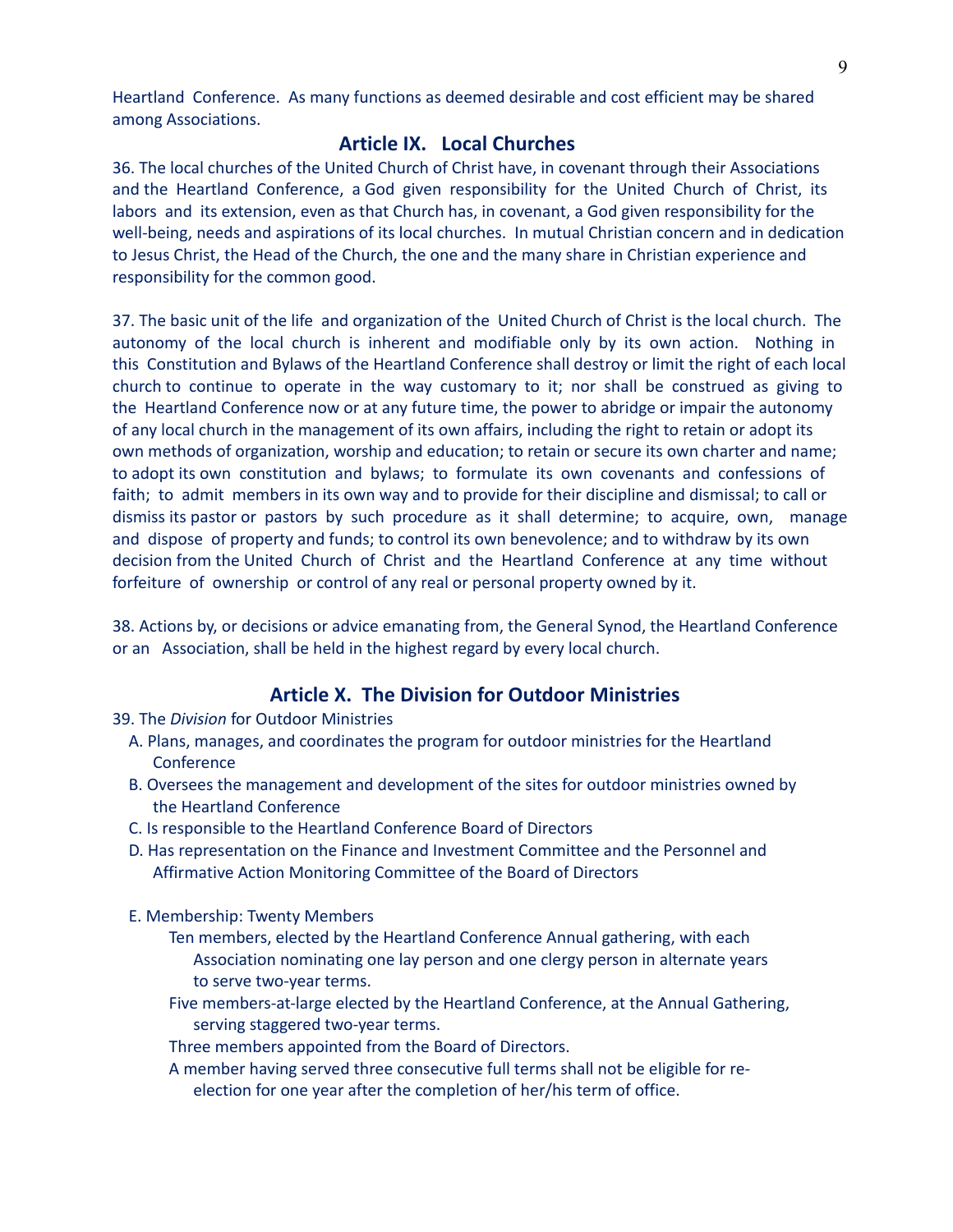The Minister for Outdoor Ministries or Executive Staff and the Conference Minister shall serve ex-officio with voice but without vote.

#### **Article XI. The Staff**

40. The Conference Minister shall serve as chief executive officer of the Heartland Conference and shall direct and supervise the work of the professional, managerial and support staff. The Board of Directors may employ professional staff for program and the Division for Outdoor Ministries as the Heartland Conference may authorize from time to time by action taken at a meeting thereof.

#### **Article XII. Finance**

41. The fiscal year for the Conference shall be January 1 to December 31.

42. The budget of the Heartland Conference for the following year shall be presented in detail to the Board of Directors and to the Associations through their councils for study and discussion; and to the Annual Gathering of this Conference for approval. The budget of the Heartland Conference shall be transmitted to the respective Associations at such time as to permit study and discussion by the Associations at their annual meetings prior to the Heartland Conference Annual Gathering at which the budget is to be approved.

43. The Heartland Conference shall be financed, primarily, from a portion of contributions for Our Church's Wider Mission contributed by the local churches. The procedure for establishing such portion to be retained is as follows:

- A. The Finance and Investment Committee consults with the Budget Committee of General Synod and reaches mutual agreement upon the percentage, or dollar amount, of contributions for Our Church's Wider Mission to be retained for the support of the ministries within the geographic area of the Heartland Conference.
- B. The Finance and Investment Committee of the Heartland Conference, in consultation with the Budget and Finance Committee of each Association in the Heartland Conference, reaches mutual Agreement upon the percentage, or the dollar amount, of contributions for Our Church's Wider Mission to be retained by the Associations and to be allocated for the Heartland Conference and General Synod budgets.

44**.** The Heartland Conference shall receive monthly remittances for Our Church's Wider Mission from the Associations, shall keep complete and accurate records thereof and shall submit quarterly reports to the Associations of the dollar amounts retained for the Conference budget and those forwarded to the Treasurer of the United Church of Christ on the basis of agreed upon percentages or dollar amounts.

## **Article XIII. Nominations**

45. There shall be a Nominations Committee of the Heartland Conference. The committee shall nominate those persons to be considered for election by the Heartland Conference Annual Gathering**,** except as otherwise provided in the Constitution and Bylaws.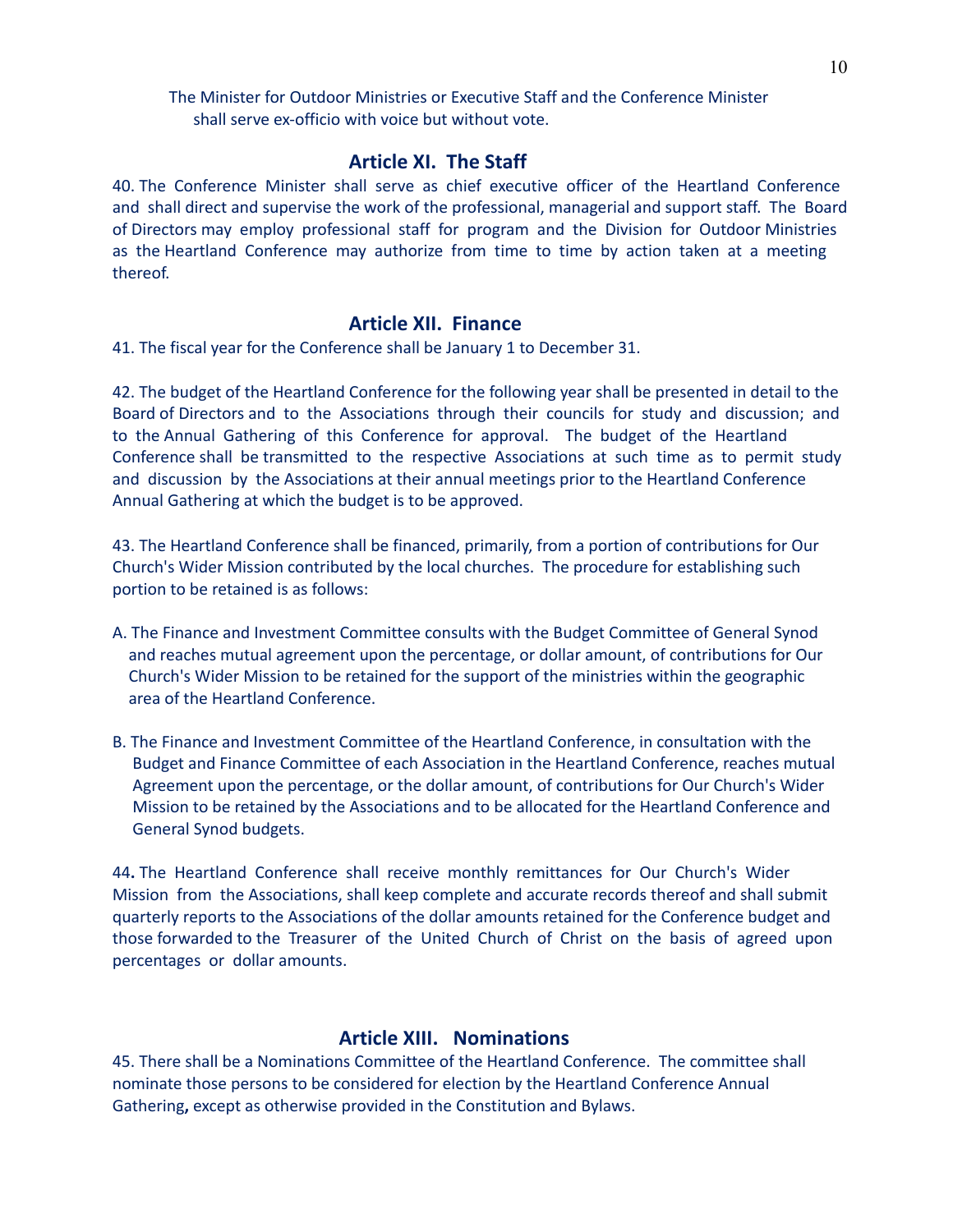- A. For all nominations, commissioned ministers are eligible for service only in the category of lay persons.
- B. For all nominations, licensed ministers are eligible for service only in the category of lay persons.
- C. For all nominations, the Heartland Conference Affirmative Action Plan shall guide the work of the Nominations Committee.

 D. Membership: Seven Members One member from each Association, one to be elected every other year by that Association for a term of two years

 Two at-large members, one to be elected at each Heartland Conference Annual Gathering for a term of two years. At least one shall be a member of the Board of Directors. The Conference Minister shall serve, ex**-**officio without vote.

## **Article XIV. Delegates and Alternates to the General Synod**

46**.** Heartland Conference delegates and alternates to the General Synod shall be chosen in the following manner:

- A. The number of General Synod delegates representing Heartland Conference is determined by a formula approved by the General Synod and applied to the Heartland Conference. The Moderator and the Vice Moderator of the Heartland Conference shall be two of the delegates to the General Synod of the United Church of Christ**.**
- B. The remaining number of Conference delegates and alternates shall be allocated by the Nominations Committee to the Associations within the Heartland Conference on the basis of the number of persons who have membership in the local churches within the Association
- C. Nominations are to be distributed so as to be representative of authorized ministers, laymen, laywomen, youth, and racial and ethnic persons as nearly as possible in agreement with the Bylaws of the United Church of Christ.
- D. The Associations shall, under their own procedures, nominate the persons to act as the Heartland Conference delegates and alternates.
- E. The Heartland Conference, at an Annual Gathering, shall elect as Conference delegates and alternates those persons nominated by the Associations.
- F. Delegates cease to represent the Heartland Conference if they move their church membership or ministerial standing outside the Heartland Conference. However, if delegates move Their church membership or ministerial standing from one Association to another within The Heartland Conference, they shall continue to represent the Heartland Conference.

## **Article XV. Parliamentary Authority**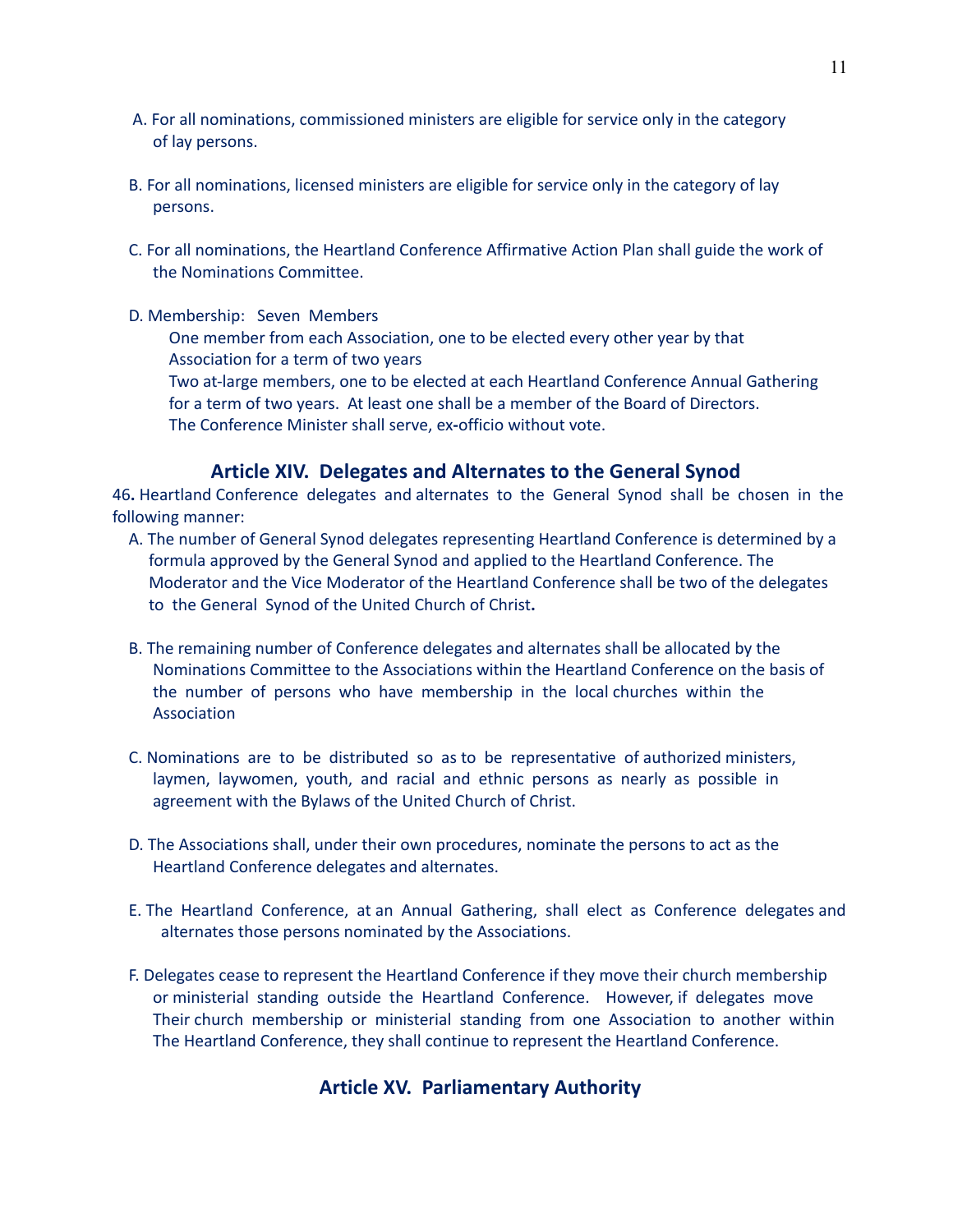47. All proceedings of the Heartland Conference and the Board of Directors, unless otherwise provided for, are governed by the current edition of Robert's Rules of Order Newly Revised. In the event of the absence or disability of the Conference Minister, the Moderator, or any other officer of the Heartland Conference, the Board of Directors shall designate another person to fulfill the duties of the office until that officer has returned or until the next Annual Gathering or special meeting of the Heartland Conference.

#### **Article XVI. Amendments**

48. Amendments to this Constitution and Bylaws may be proposed by:

- A. The Board of Directors of the Heartland Conference; or
- B. Not less than five percent of the churches which are members of the Heartland Conference; or
- C. Any Association of the Heartland Conference; or
- D. The Heartland Conference in Annual Gathering.

49. Amendments proposed by the Heartland Conference in an Annual Gathering shall be voted upon at the next Heartland Conference meeting after due notice.

50. All amendments shall be submitted in writing to the Secretary of the Heartland Conference at least ninety days prior to the Heartland Conference meeting at which they are to be acted upon. At least sixty days prior to such meeting the Secretary shall transmit such proposed amendments to the Associations, the local churches and all ordained, commissioned and licensed ministers for their consideration.

51. Adoption of an amendment(s) to this Constitution and Bylaws shall require a two-thirds affirmative vote of those present and voting in a Heartland Conference meeting and shall take effect immediately upon adoption.

## **Article XVII. Indemnification**

52. Indemnification of Directors and Officers. Except as otherwise provided by applicable state statues, not the Directors, not any member, nor any officer of this Corporation shall be liable personally for any error or judgment or for any act of commission or omission in connection herewith except in the case of bad faith, willful misconduct or fraud, nor shall they be liable personally for any debt or obligation of the Corporation of any member thereof, and the Members shall jointly indemnify each other, the Directors, and the Officers against any liability, loss or damage, except in the case of bad faith, willful misconduct or fraud, attributable to their respective services hereunder.

Bylaws approved by the 8th Annual Meeting of the Ohio Conference, June 7, 1971. Revised June 6, 1977; Revised June 19, 1978; Revised June 4, 1979; Revised June 15, 1981; Revised June 13, 1983; Revised June 19, 1984; Revised June 12, 1989; Revised June 11,

1991; Revised June 9, 2001

Bylaws and Constitution combined into one document and revised; final draft approved by the Board of Directors on January 11, 2008.

Constitution approved by the 8th Annual Meeting of the Ohio Conference, June 7, 1971. Revised June 7, 1976; Revised June 6, 1977;

Revised June 19, 1978; Revised June 19, 1984; Revised June 12, 1989; Revised June 10, 1990; Revised June 9, 2001